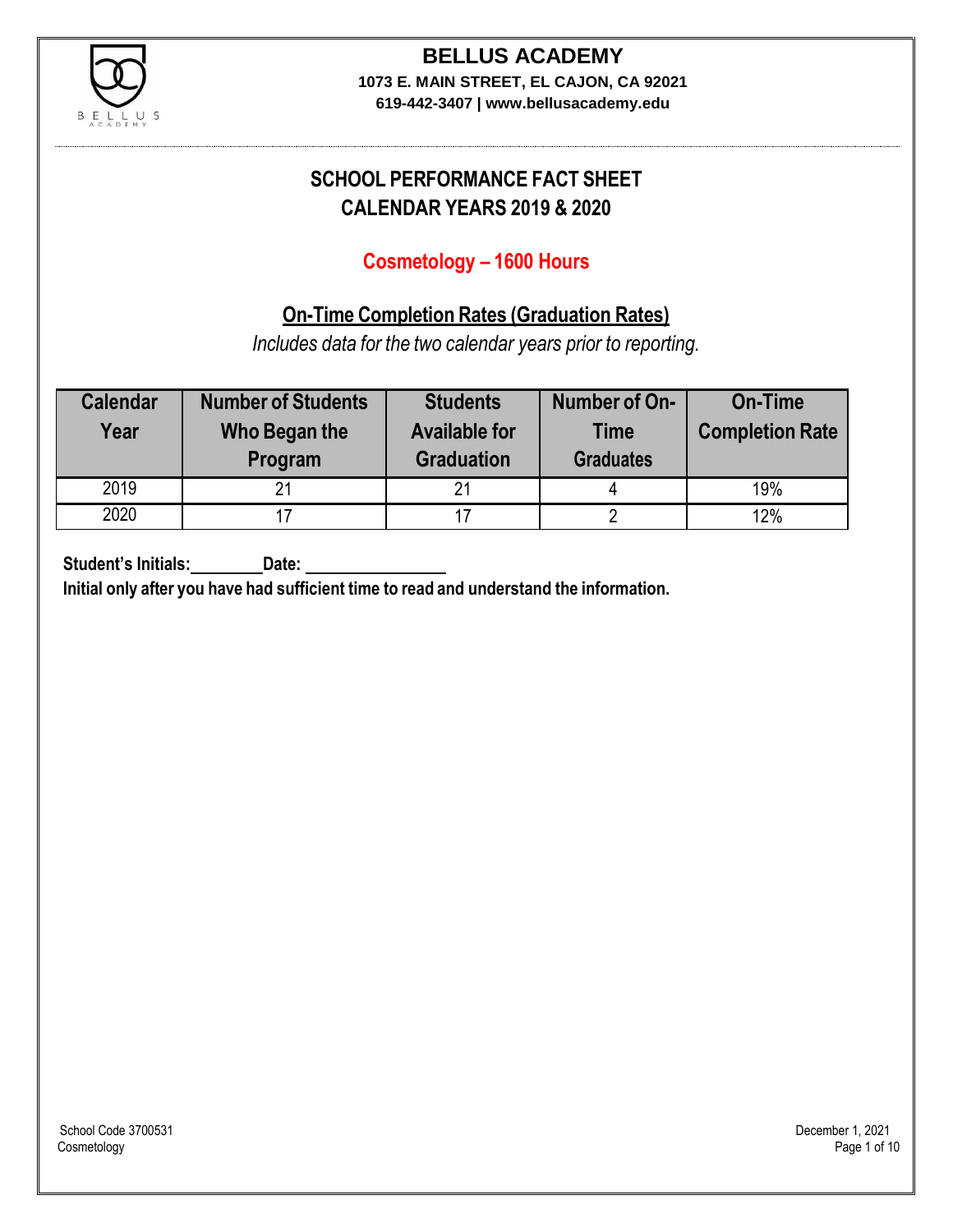

## **BELLUS ACADEMY 1073 E. MAIN STREET, EL CAJON, CA 92021**

**619-442-3407 | www.bellusacademy.edu**

### **Job Placement Rates** *(includes data for the two calendar years prior to reporting)*

| <b>Calendar</b> | <b>Number of</b> | <b>Number of</b> | <b>Graduates</b>     | <b>Graduates</b> | <b>Placement Rate %</b> |
|-----------------|------------------|------------------|----------------------|------------------|-------------------------|
| Year            | <b>Students</b>  | <b>Graduates</b> | <b>Available for</b> | Employed in the  | <b>Employed in the</b>  |
|                 | Who              |                  | <b>Employment</b>    | <b>Field</b>     | <b>Field</b>            |
|                 | <b>Began</b>     |                  |                      |                  |                         |
|                 | Program          |                  |                      |                  |                         |
| 2019            | 21               | 16               | 16                   | 11               | 68%                     |
| 2020            | 17               | 12               | 12                   |                  | 41%                     |

You may obtain from the institution a list of the employment positions determined to be in the field for which a student received education and training by contacting the Admissions Representative at this institution.

### **Gainfully Employed Categories** *(includes data for the two calendar years prior to reporting)*

| <b>Calendar Year</b> | <b>Graduate Employed</b><br>in the Field<br>20-29 Hours Per<br><b>Week</b> | <b>Graduates Employed in the</b><br><b>Field at Least 30 Hours Per</b><br><b>Week</b> | <b>Total Graduates</b><br><b>Employed in the</b><br><b>Field</b> |
|----------------------|----------------------------------------------------------------------------|---------------------------------------------------------------------------------------|------------------------------------------------------------------|
| 2019                 |                                                                            |                                                                                       |                                                                  |
| 2020                 |                                                                            |                                                                                       |                                                                  |

### **Part-Time vs. Full-Time Employment**

### **Single Position vs. Concurrent Aggregated Position**

| <b>Calendar Year</b> | <b>Graduates</b><br><b>Employed in the</b><br><b>Field in a Single</b><br><b>Position</b> | <b>Graduates Employed in the</b><br><b>Field in Concurrent</b><br><b>Aggregated Positions</b> | <b>Total Graduates</b><br><b>Employed in the</b><br><b>Field</b> |
|----------------------|-------------------------------------------------------------------------------------------|-----------------------------------------------------------------------------------------------|------------------------------------------------------------------|
| 2019                 | 11                                                                                        |                                                                                               |                                                                  |
| 2020                 |                                                                                           |                                                                                               |                                                                  |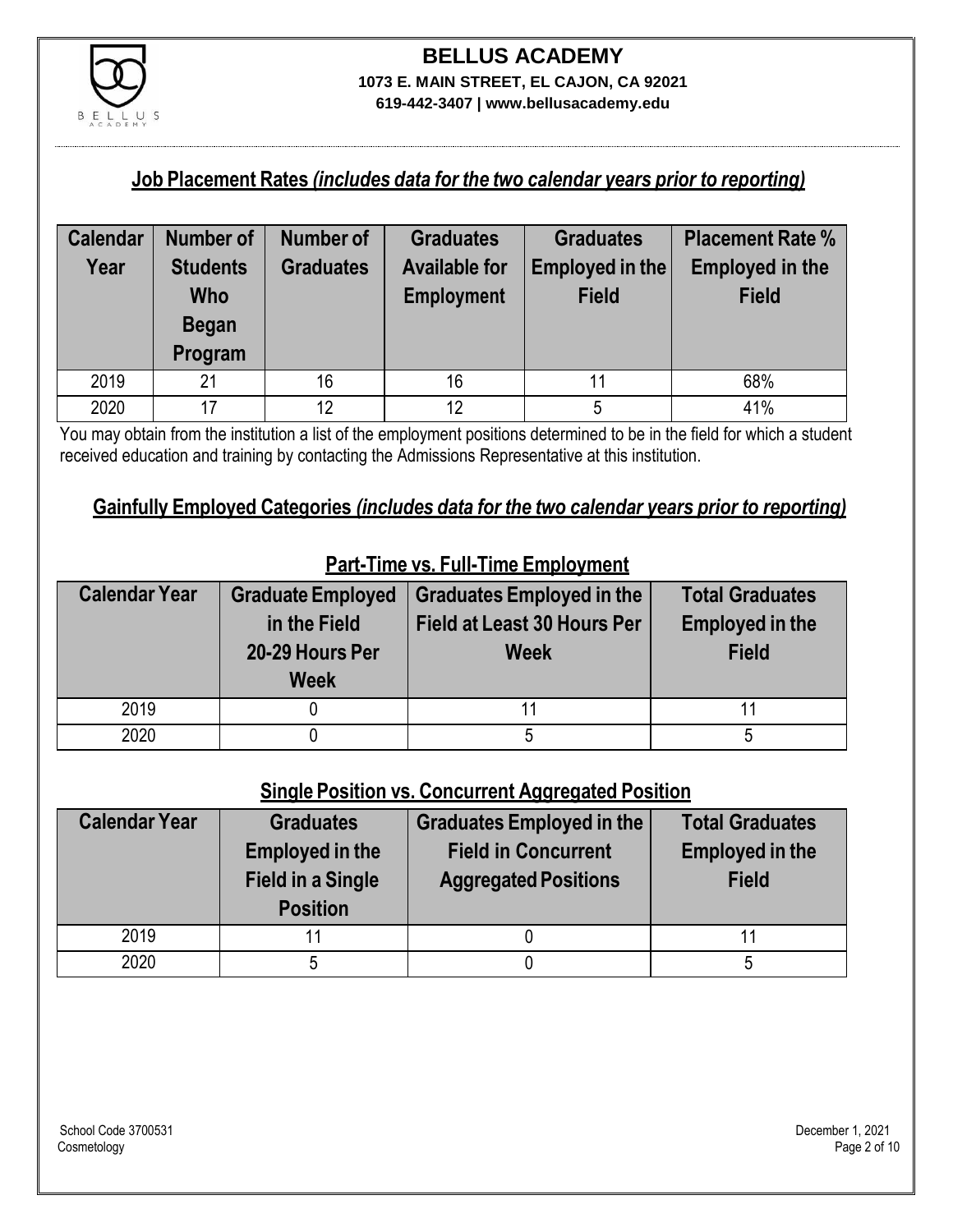

### **BELLUS ACADEMY 1073 E. MAIN STREET, EL CAJON, CA 92021**

**619-442-3407 | www.bellusacademy.edu**

### **Self-Employed / Freelance Positions**

| <b>Calendar Year</b> | <b>Graduates Employed who are Self-</b><br><b>Employed or Working Freelance</b> | <b>Total Graduates</b><br><b>Employed in the Field</b> |
|----------------------|---------------------------------------------------------------------------------|--------------------------------------------------------|
| 2019                 |                                                                                 |                                                        |
| 2020                 |                                                                                 |                                                        |

### **InstitutionalEmployment**

| <b>Calendar Year</b> | <b>Graduates Employed in the Field who are</b><br><b>Employed by the Institution, an Employer</b><br>Owned by the Institution, or an Employer<br>who Shares Ownership with the<br>Institution. | <b>Total Graduates</b><br><b>Employed in the Field</b> |
|----------------------|------------------------------------------------------------------------------------------------------------------------------------------------------------------------------------------------|--------------------------------------------------------|
| 2019                 |                                                                                                                                                                                                | 11                                                     |
| 2020                 |                                                                                                                                                                                                | 5                                                      |

**Student's Initials:** Date:

**Initial only after you have had sufficient time to read and understand the information.**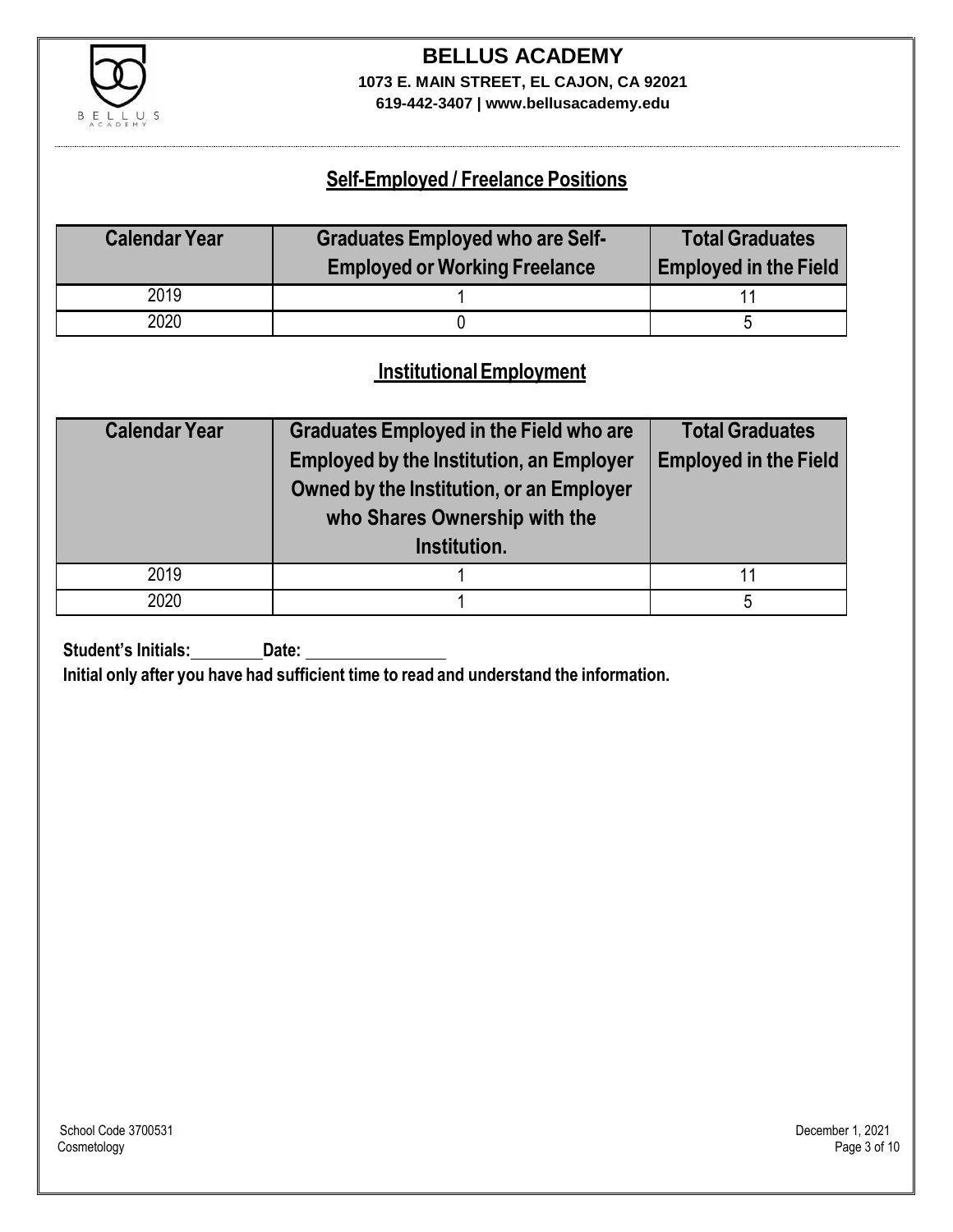

### **License Examination Passage Rates** *(includes data for the two calendar years prior to reporting)*

| <b>Calendar</b><br>Year | <b>Number of</b><br><b>Graduates in</b><br><b>Calendar Year</b> | Number of<br><b>Graduates</b><br><b>Taking Exam</b> | <b>Who</b><br><b>Number</b><br><b>First</b><br><b>Passed</b><br><b>Available Exam</b><br>Exam | <b>Number Who</b><br><b>Failed First</b><br><b>Available</b><br>Exam | <b>Passage</b><br><b>Rate</b> |
|-------------------------|-----------------------------------------------------------------|-----------------------------------------------------|-----------------------------------------------------------------------------------------------|----------------------------------------------------------------------|-------------------------------|
| 2019                    | 22                                                              | 15                                                  | 14                                                                                            |                                                                      | 93%                           |
| 2020                    | 12                                                              |                                                     | 6                                                                                             |                                                                      | 100%                          |

Licensure examination passage data is not available from the state agency administering the examination. We are unable to collect data from 0 graduates.

**Student's Initials: Date: Initial only after you have had sufficient time to read and understand the information.**

School Code 3700531 December 1, 2021<br>Cosmetology Page 4 of 10 Cosmetology Page 4 of 10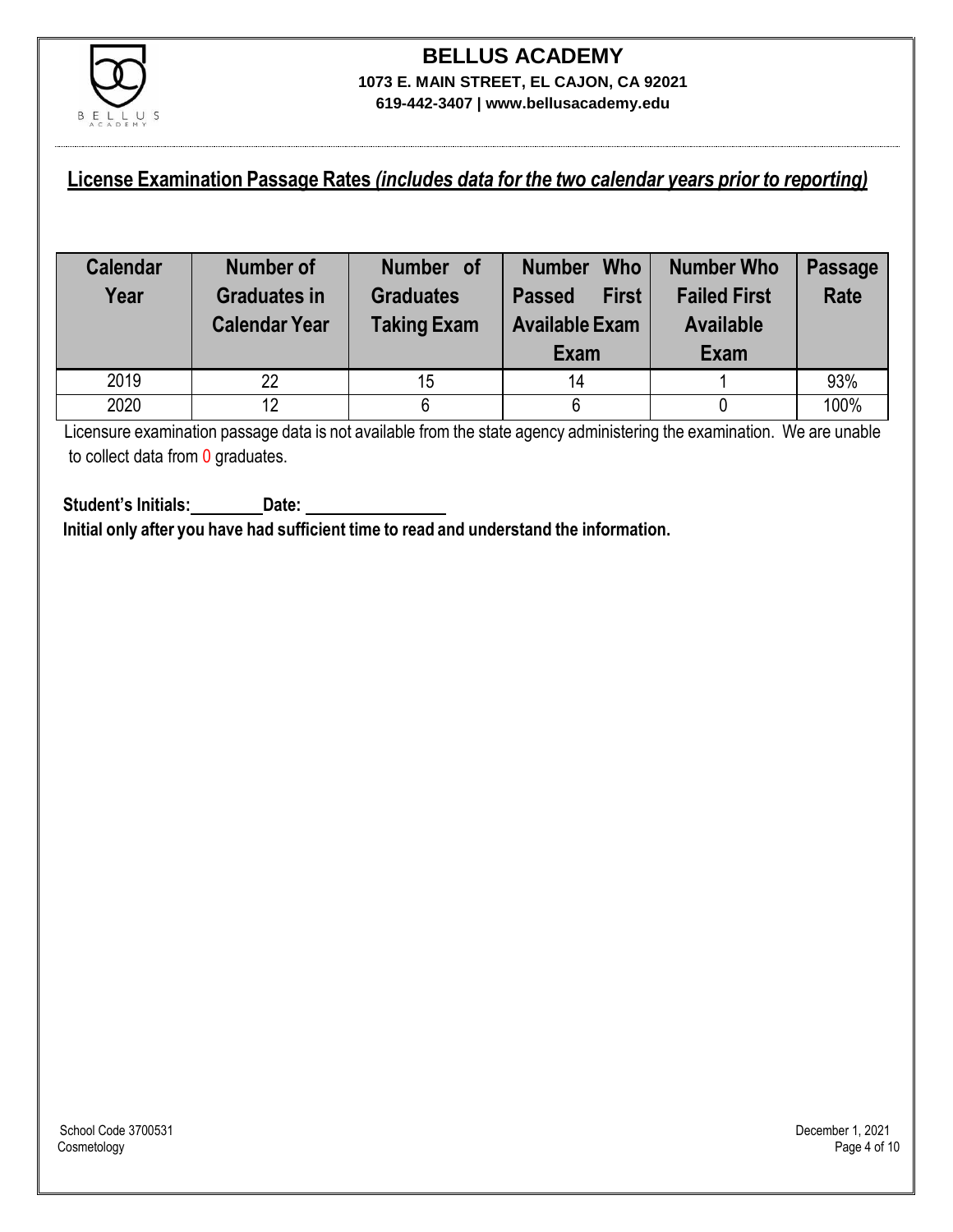

### **Salary and Wage Information** *(includes data for the two calendar years prior to reporting)*

#### **Annual salary and wages reported for graduates employed in the field.**

| <b>Calendar</b> | <b>Graduates</b>     | <b>Graduates</b>   |                   |                      | \$20,001 \$35,001   \$40,001   \$45,001   No Salary |
|-----------------|----------------------|--------------------|-------------------|----------------------|-----------------------------------------------------|
| Year            | <b>Available for</b> | <b>Employed in</b> |                   |                      | <b>Information</b>                                  |
|                 | <b>Employment</b>    | <b>Field</b>       | \$25,000 \$40,000 | $ $45,000$ \\$50,000 | <b>Reported</b>                                     |
| 2019            | 16                   |                    |                   |                      | 16                                                  |
| 2020            | 12                   |                    |                   |                      |                                                     |

A list of sources used to substantiate salary disclosures is available from the school. Wage and salary data was gathered using the following data: Graduate Employment verification. Additional wage and salary information may be found on the Bureau of Labor Statistics O\*Net websites for each discipline at:

#### Cosmetology

[http://www.careerinfonet.org/occ\\_rep.asp?optstatus=011000000&soccode=395012&id=1&nodeid=2&stfips=06&sear](http://www.careerinfonet.org/occ_rep.asp?optstatus=011000000&soccode=395012&id=1&nodeid=2&stfips=06&search=Go) [ch=Go](http://www.careerinfonet.org/occ_rep.asp?optstatus=011000000&soccode=395012&id=1&nodeid=2&stfips=06&search=Go)

**Student's Initials: Date:**

**Initial only after you have had sufficient time to read and understand the information.**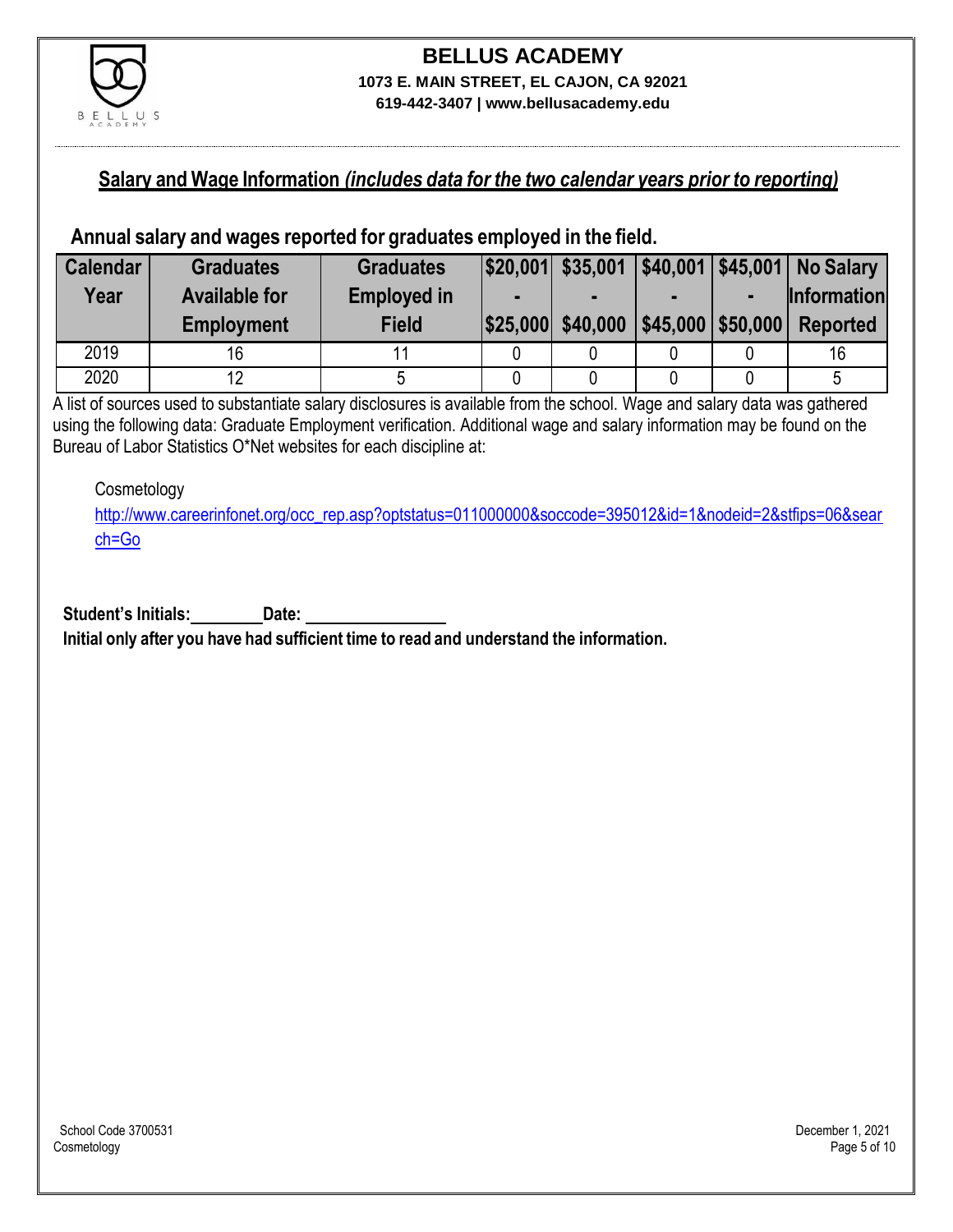

### **Cost of Educational Program**

Total charges for the program for students completing on time in 2019: **\$23,326.** Total charges may be higher for students that do not complete on time.

Total charges for the program for students completing on time in 2020: **\$23,493.** Total charges may be higher for students that do not complete on time.

**Student's Initials: Date: Initial only after you have had sufficient time to read and understand the information.**

### **Federal Student Loan Debt**

| <b>Calendar</b><br>Year(s) | Most recent three<br>year cohort default<br>rate, as reported by<br>the United State<br><b>Department of</b><br>Education. <sup>1</sup> | The percentage of<br>enrolled students<br>receiving federal<br>student loans to<br>pay for this<br>program. | The percentage of<br>graduates who<br>took out federal<br>student loans to<br>pay for this<br>program. | The average amount of<br>federal student loan<br>debt of graduates who<br>took out federal<br>student loans at this<br>institution. |
|----------------------------|-----------------------------------------------------------------------------------------------------------------------------------------|-------------------------------------------------------------------------------------------------------------|--------------------------------------------------------------------------------------------------------|-------------------------------------------------------------------------------------------------------------------------------------|
| 2019                       |                                                                                                                                         | 77.27%                                                                                                      | 88.24%                                                                                                 | \$4641                                                                                                                              |
| 2020                       | 1.5%                                                                                                                                    | 70.59%                                                                                                      | 61.54%                                                                                                 | \$3739                                                                                                                              |

<sup>1</sup>The percentage of students who defaulted on their federal student loans is called the Cohort Default Rate (CDR). It shows the percentage of this school's students who were more than 270 days (9 months) behind on their federal student loans within three years of when the first payment was due. This is the most recent CDR reported by the U.S. Department of Education.

**Student's Initials: Date: Initial only after you have had sufficient time to read and understand the information.**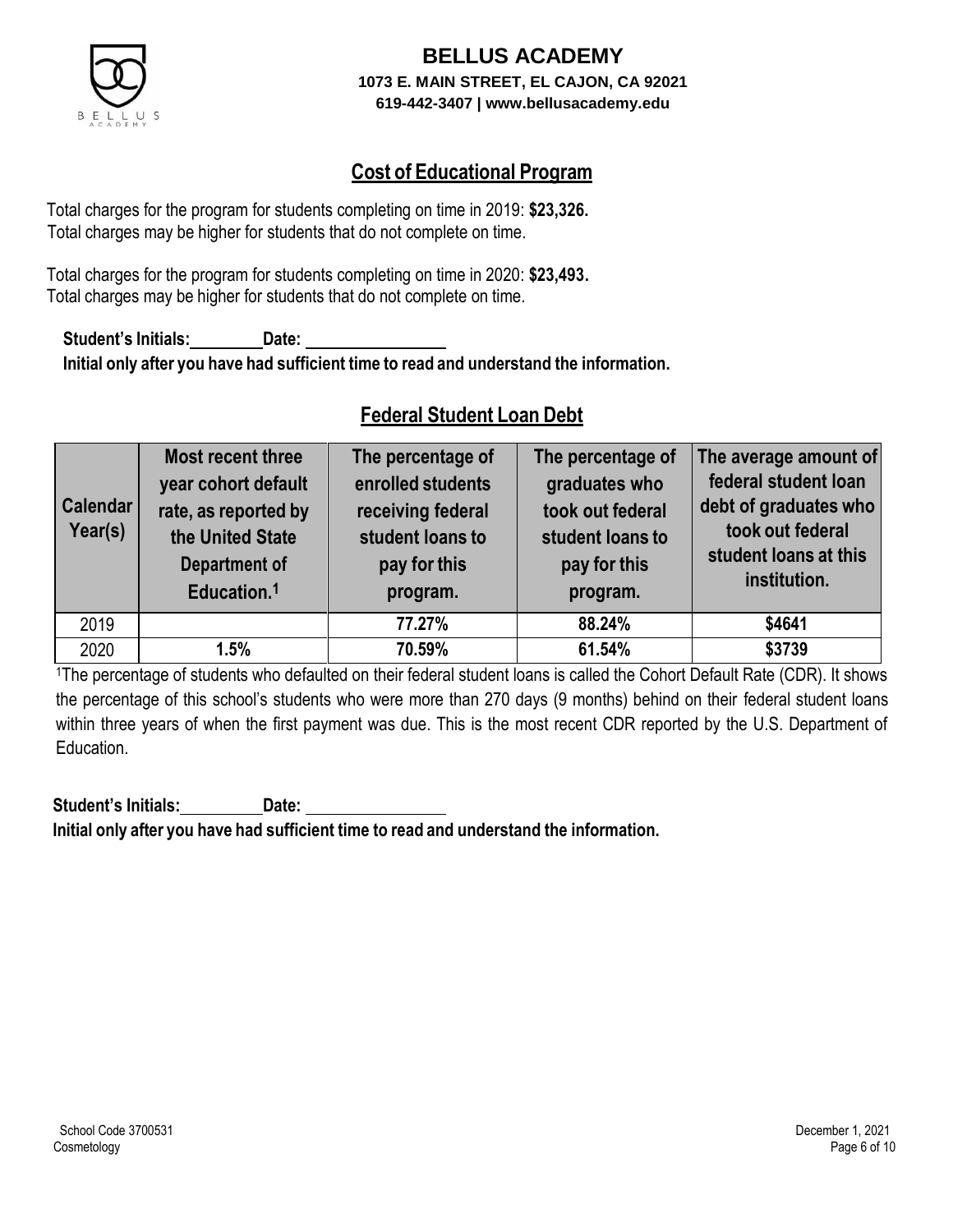

This fact sheet is filed with the Bureau for Private Postsecondary Education. Regardless of any information you may have relating to completion rates, placement rates, starting salaries, or license exam passage rates, this fact sheet contains the information as calculated pursuant to state law.

Any questions a student may have regarding this fact sheet that have not been satisfactorily answered by the institution may be directed to the Bureau for Private Postsecondary Education at 1747 N. Market Blvd, Suite 225, Sacramento, CA 95834, [www.bppe.ca.gov,](http://www.bppe.ca.gov/) toll-free telephone number (888) 370-7589 or by fax (916) 263-1897.

Student Name – Print

Student Signature Date

School Official Date Date Date Date Date Date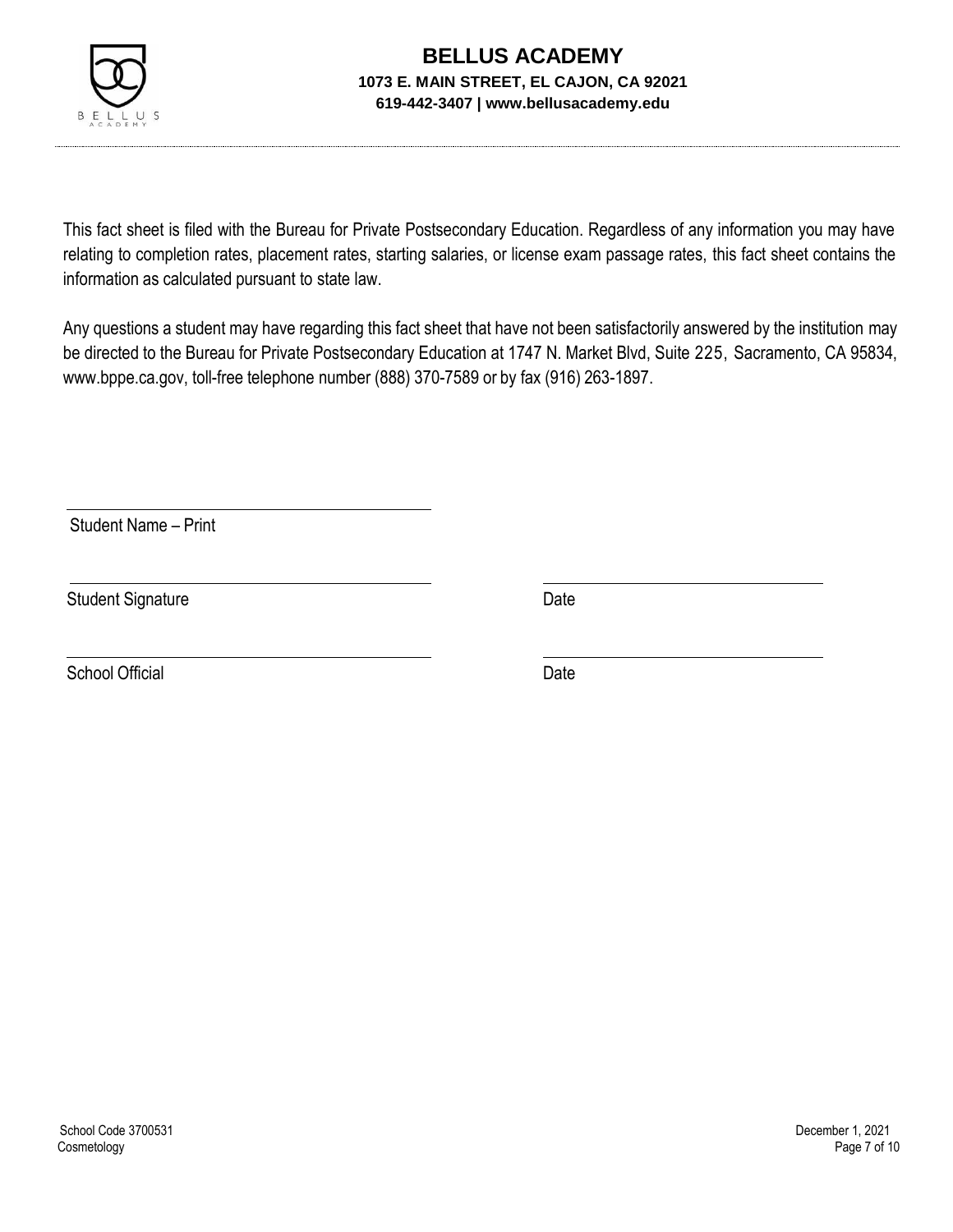

## **BELLUS ACADEMY**

#### **1073 E. MAIN STREET, EL CAJON, CA 92021 619-442-3407 | www.bellusacademy.edu**

### **Definitions**

- "Number of Students Who Began the Program" means the number of students who began a program who were scheduled to complete the program within 100% of the published program length within the reporting calendar year and excludes all students who cancelled during the cancellation period.
- "Students Available for Graduation" is the number of students who began the program minus the number of students who have died, been incarcerated, or been called to active military duty.
- "Number of On-time Graduates" is the number of students who completed the program within 100% of the published program length within the reporting calendar year.
- "On-time Completion Rate" is the number of on-time graduates divided by the number of students available for graduation.
- "150% Graduates" is the number of students who completed the program within 150% of the program length (includes on-time graduates).
- "150% Completion Rate" is the number of students who completed the program in the reported calendar year within 150% of the published program length, including on-time graduates, divided by the number of students available for graduation.
- "Graduates Available for Employment" means the number of graduates minus the number of graduates unavailable for employment.
- "Graduates Unavailable for Employment" means the graduates who, after graduation, die, become incarcerated, are called to active military duty, are international students that leave the United States or do not have a visa allowing employment in the United States, or are continuing their education in an accredited or bureau-approved postsecondary institution.
- "Graduates Employed in the Field" means graduates who beginning within six months after a student completes the applicable educational program are gainfully employed, whose employment has been reported, and for whom the institution has documented verification of employment. For occupations for which the state requires passing an examination, the six months period begins after the announcement of the examination results for the first examination available after a student completes an applicable educational program.
- "Placement Rate Employed in the Field" is calculated by dividing the number of graduates gainfully employed in the field by the number of graduates available for employment.
- "Number of Graduates Taking Exam" is the number of graduates who took the first available exam in the reported calendar year.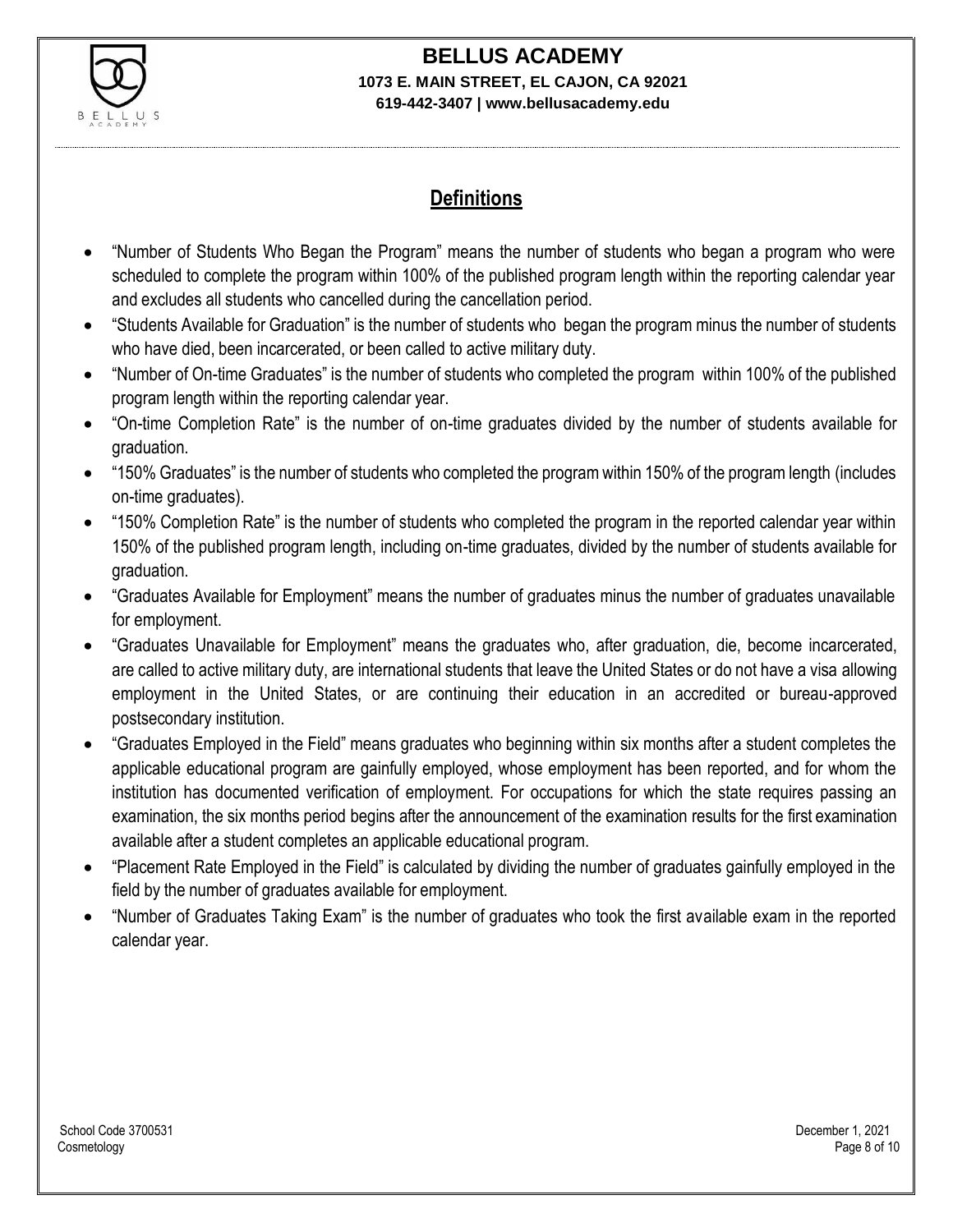

- "First Available Exam Date" is the date for the first available exam after a student completed a program.
- "Passage Rate" is calculated by dividing the number of graduates who passed the exam by the number of graduates who took the reported licensing exam.
- "Number Who Passed First Available Exam" is the number of graduates who took and passed the first available licensing exam after completing the program.
- "Salary" is as reported by graduate or graduate's employer.
- "No Salary Information Reported" is the number of graduates for whom, after making reasonable attempts, the school was not able to obtain salary information.